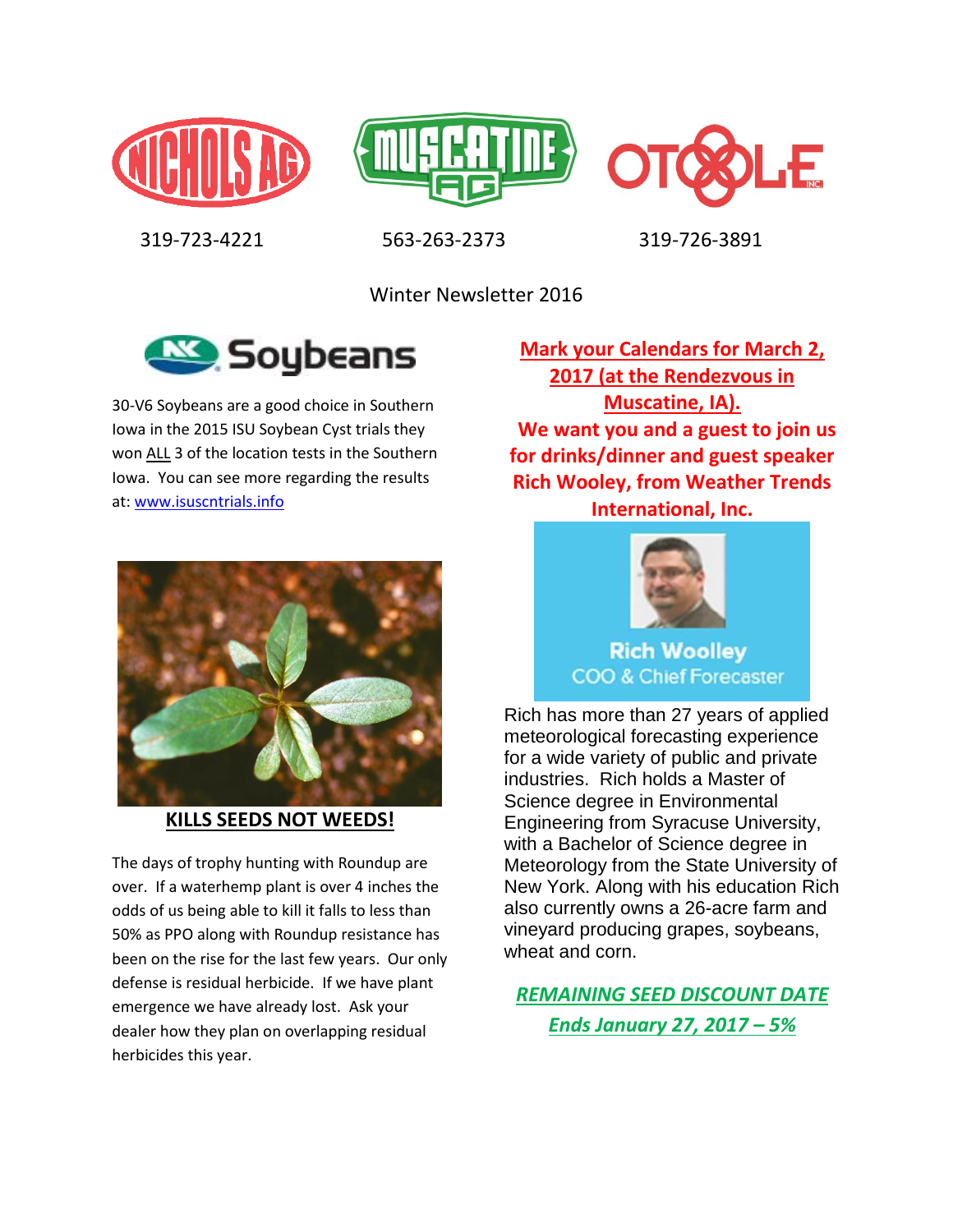## *MUSCATINE AG HAS 50# BAGS OF SALT FOR SALE. CONTACT THEM TO PURCHASE YOUR SUPPLY BEFORE IT GETS ICY!*



#### **ILeVO Seed Treatment**

Many people had trouble with Sudden Death Syndrome or SDS this year. ILeVO is a product that can help with that. It has been proven that in the instance of SDS it can make a 15 to 20 bushel yield increase over untreated beans. It has also been proven to make a 3 to 5 bushel increase over non-treated beans without SDS present. We have seen the results both visually and by yield through weigh wagon checks and yield monitors. Please talk to your local seed rep about ILeVO and other seed treatment products before the next growing season. It not only is a great insurance but also a way to improve your bottom line.

### *PREPAY FERTILIZER & CHEMICALS NOW THROUGH JANUARY 13, 2017*

# **Dicamba Restrictions and Requirements**

The wait is finally over for a labeled Dicamba herbicide to use on Roundup Ready 2 Xtend soybeans and cotton. However, the registration comes with an array of restrictions and requirements. The approval of the Dicamba label is not like your traditional product approval, the EPA has put a two-year conditional registration on XtendiMax to make necessary changes if problems with resistant weeds or pesticide drift are detected. Xtendimax with VaporGrip Technology herbicide is a diglycolamine (DGA) salt- the same salt used in Clarity herbicide, it is the VaporGrip additive that prevents the formulation of dicamba acid and lowers volatility, based on company tests. DuPont has signed a supply agreement with Monsanto for a DGA-based dicamba plus VaporGrip called FeXapan. BASF is also awaiting registration of a dicamba herbicide to be used in-crop with Xtend crops. Branded Engenia, it is a BAPMA salt with a molecular structure said to be more effective at binding dicamba spray to plants and soil, reducing potential volatilization of the herbicide.

Summary of Application Requirements for Xtendimax with VaporGrip

#### **Application Rates**-

- Preplant, at planting, pre-emergence applications is 22 - 44 fluid ounces.
- Apply 22 fluid ounces per acre for any single in-crop application (no tank mix)
- 88 fluid ounces is not to be exceeded per acre per year.

**Weed Height**- Spray weeds that are less than 4 inches tall. All sprayed before R2 (full bloom).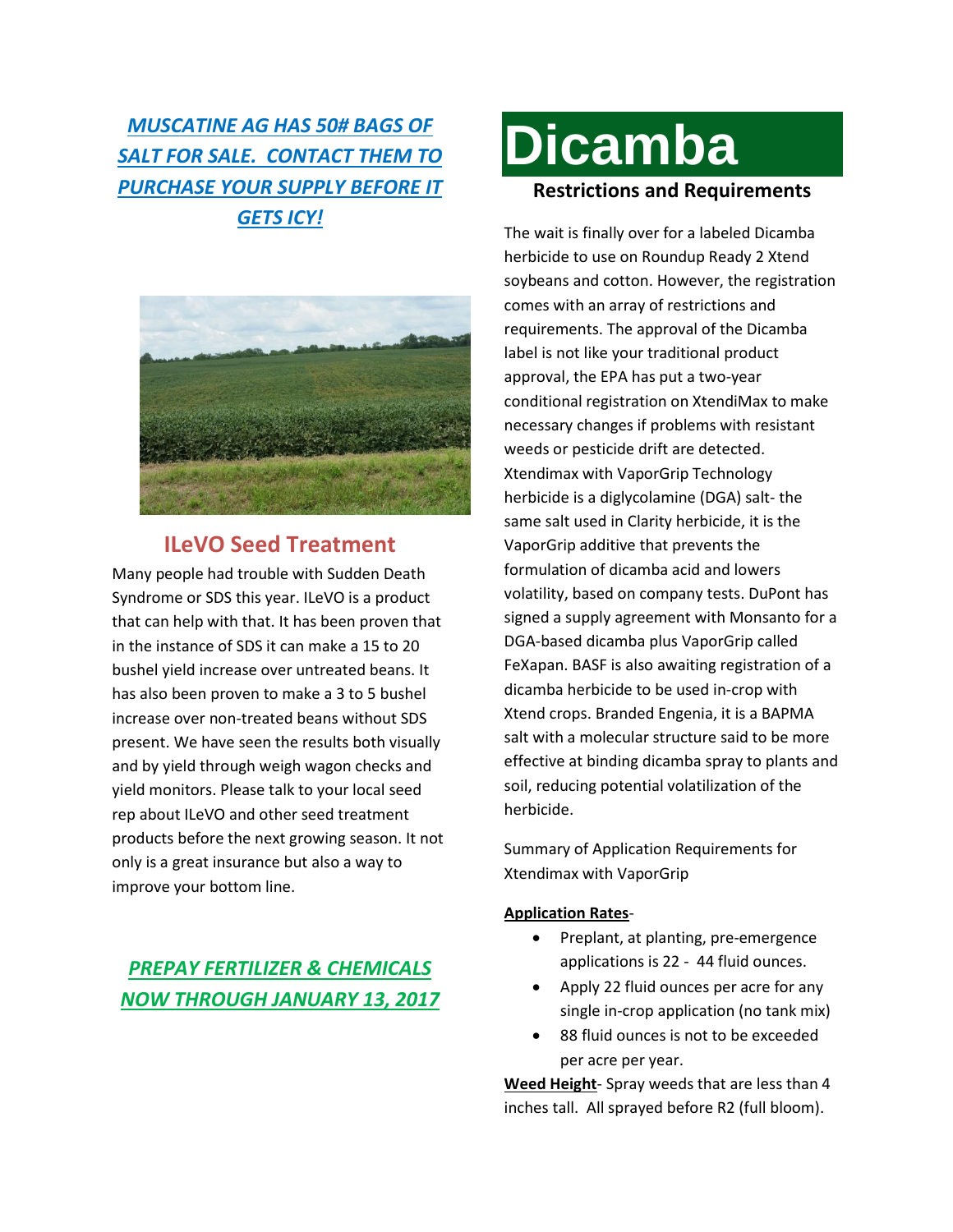#### *Dicamba Restrictions & Requirements (continued)*

#### **Wind Speed**-

- < 3 mph- do not apply this product if temperature inversion exists.
- 3-10 mph- Optimum conditions for application of this product.
- >10-15 mph- Do not apply this product when wind is blowing toward sensitive areas.
- >15 mph- do not apply this product.

**Spray Volume**- Apply in a minimum of 10 gallons of spray solution per acre

**Spray Boom Height**- Do not exceed a boom height of 24 inches above target pest or crop canopy,

**Ground Speed**- Do not exceed 15 mph ground speed.

**Equipment Cleanout**- Use triple rinse procedure.

**Buffers** – 110' buffers for down-wind sensitive crops (potentially won't include include road ditches). 220' buffer for high rates.



**Don't be left out in the cold! Even if you did not contract prices are still good at this time so call us at 319-723-3103 to book a propane delivery today!**





**Ouick Roots** 

**Control** 





**Control** 

QuickRoots

## **Quick Roots Corn and Soybeans**

**We had several trials this year on both Quick Roots Corn and Soybeans. We think that there was a positive yield response but the yield maps are not really as conclusive as we would like in order to recommend the product to everyone on every acre. As with all of the tests that we do, we would like to see a valid positive response for 2 to 3 years before we really start to encourage people to use it. If you would like to know more about these products or would like to do a trial on your farm please contact your local seed sales person or agronomist.**

**Congratulations to the 2017 Yield Competition Winners! Read on to learn about their results!**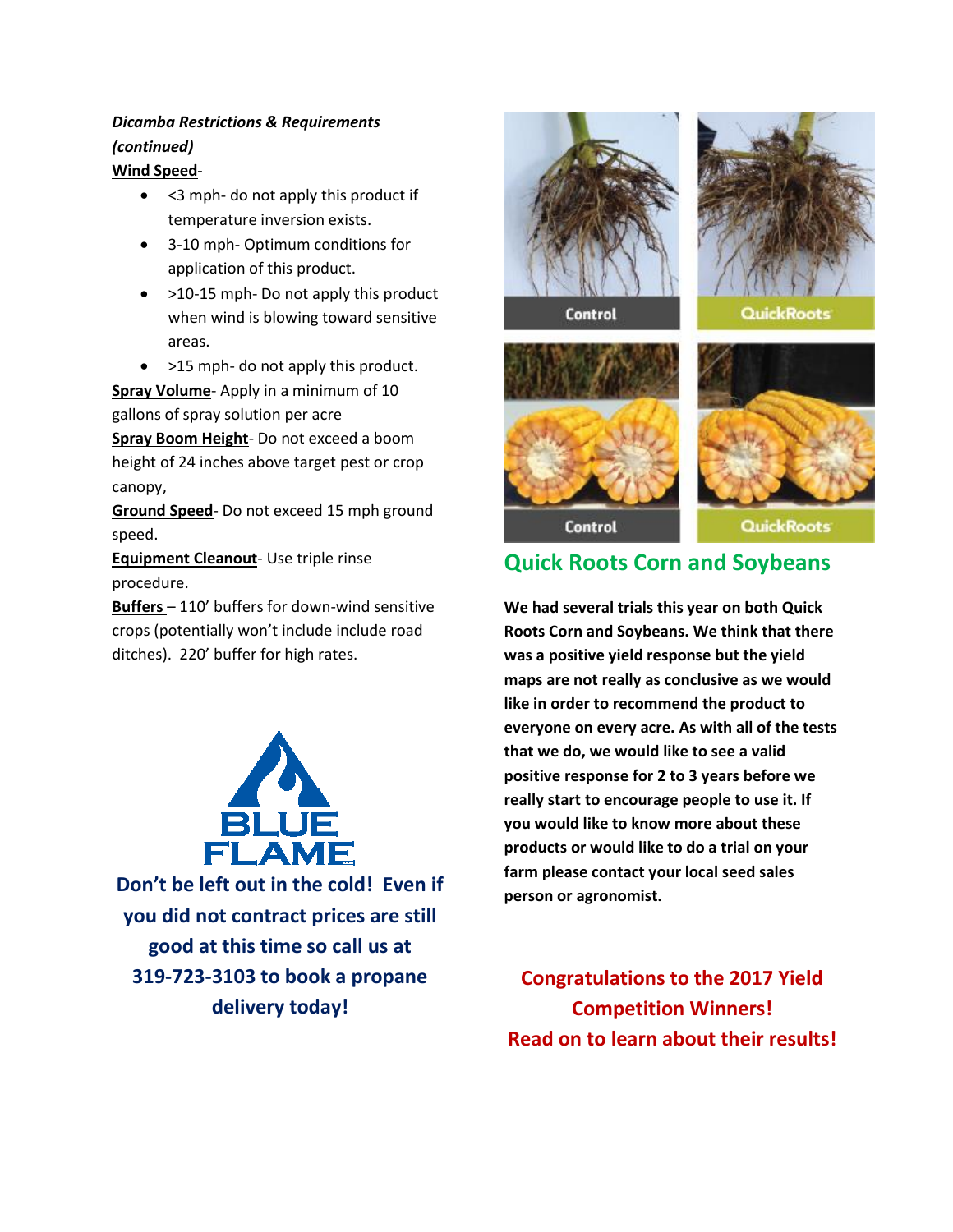

#### Corn Winner



Tim Shellabarger

1 st Place DKC60-69 DGVT2P 251.5 bu/acre 2<sup>nd</sup> Place DKC60-69 DGVT2P 245.9 bu/acre 3<sup>rd</sup> Place DKC60-69 DGVT2P 241.7 bu/acre



Scott Powell

# Muscatine Ag Soybean Winner (Continued)

 $1<sup>st</sup>$  Place AG2935 80.83 bu/acre 2<sup>nd</sup> Place AG2632 77.54 bu/acre 3<sup>rd</sup> Place AG2935 73.74 bu/ acre



Corn Winner



Dave and Scot Bieri

1<sup>st</sup> place N74R-3000GT 252.1 bu/acre 2<sup>nd</sup> place N74R-3000GT 247.9 bu/acre 3<sup>rd</sup> place N74R-3000GT 244.9 bu/acre